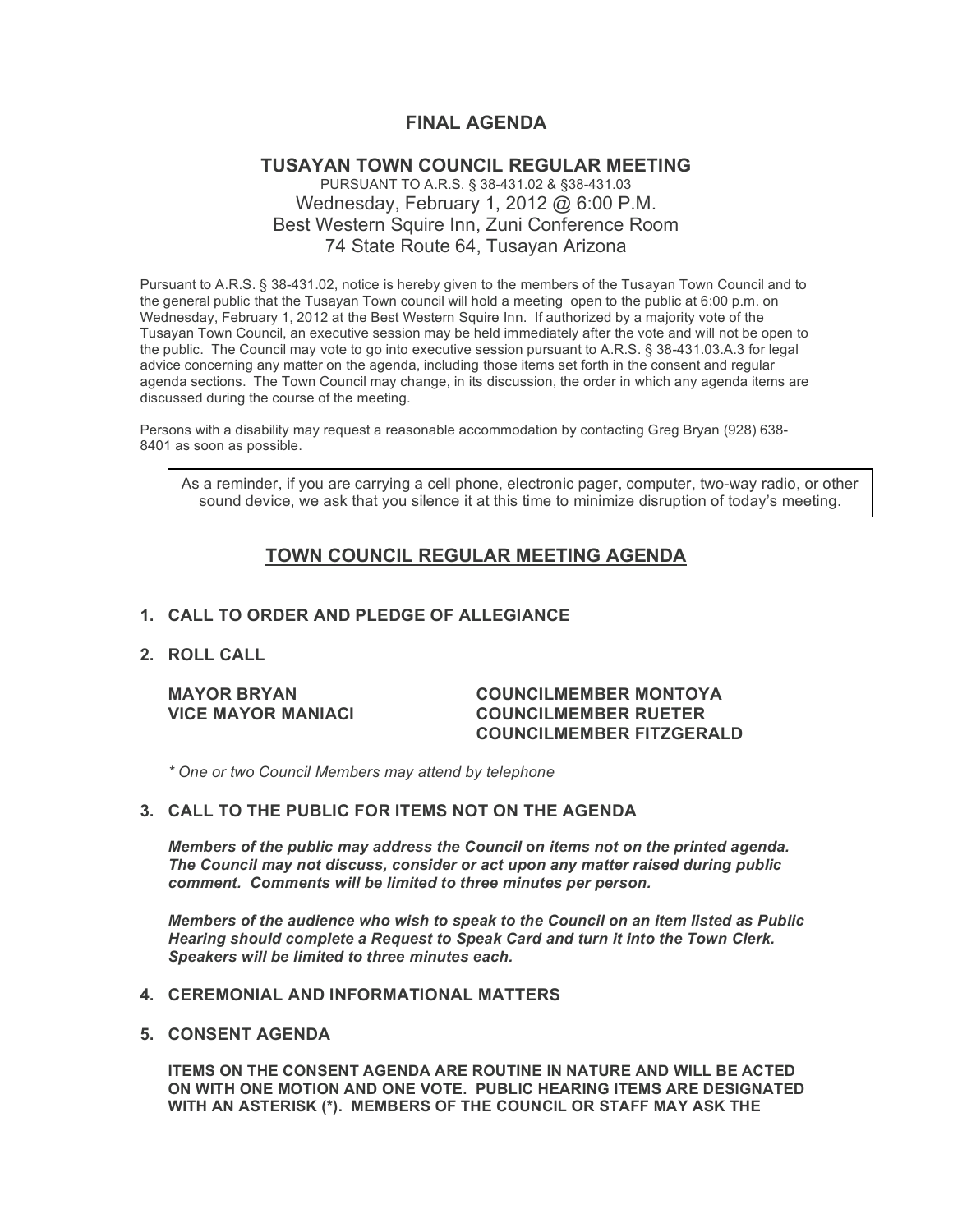### **MAYOR TO REMOVE ANY ITEM FROM THE CONSENT AGENDA TO BE DISCUSSED AND ACTED UPON SEPARATELY.**

- **A. Consideration and possible approval of Administrative/Treasurer's Report**
	- **i.** Acceptance of the Finance Report
	- **ii.** Approval of the Payment of Bills
	- **iii.** Approval of Minutes
		- a) January 18, 2012 Regular Meeting
		- b) January 25, 2012 Special Meeting and Workshop

## **6. COMMITTEE REPORTS**

## **7. ACTION ITEMS**

- **A. Consideration, discussion and possible approval of authorization for Mayor and Town Manager to represent, in writing and/or in person positions regarding legislation being considered that will impact the Town of Tusayan and municipalities in Arizona.**
- **B. Consideration, discussion and possible approval of the appointment of applicants to the Town of Tusayan Planning and Zoning Commission.**
- **C. Consideration, discussion and possible approval of the appointment of applicants to the Town of Tusayan Board of Adjustments.**
- **D. Consideration, discussion and possible approval of Holidays to be recognized and celebrated by the Town of Tusayan during year 2012 and to fulfill the provisions of the Town Manager's Contract.**
- **8. DISCUSSION ITEMS**
	- **A. Zoning Code and Design Review Overlay Revision Workshop Update Plan and Timeline for Adoption**
	- **B. Council Policies and Procedures Workshop, Plan and Timeline**
	- **C. Town Attorney re Arizona Corporation Commission Hearings**
	- **D. Liquor License Process and Procedures Plan**
	- **E. IGA for Judicial Services with Coconino County**
	- **F. Escrow Agreement with Stilo Group USA for the Property Transfer of 40 Acres**
	- **G. Process to fill the vacancy after resignation of Council Member**
- **9. TOWN MANAGER'S REPORT**
	- **A. Community Activities**
	- **B. Professional Activities**
	- **C. Cemetery Services for the Town of Tusayan via the County**
	- **D. Report on CUP transfer from Coconino County to Town of Tusayan**
	- **E. Airport Property Rental for Town Employee Housing Plan**
	- **F. Town Hall Modular and Parking Lot Progress**
	- **G. Lighting District Update**
- **10. SET ADDITIONAL ACTION ITEMS FOR NEXT REGULAR MEETING**